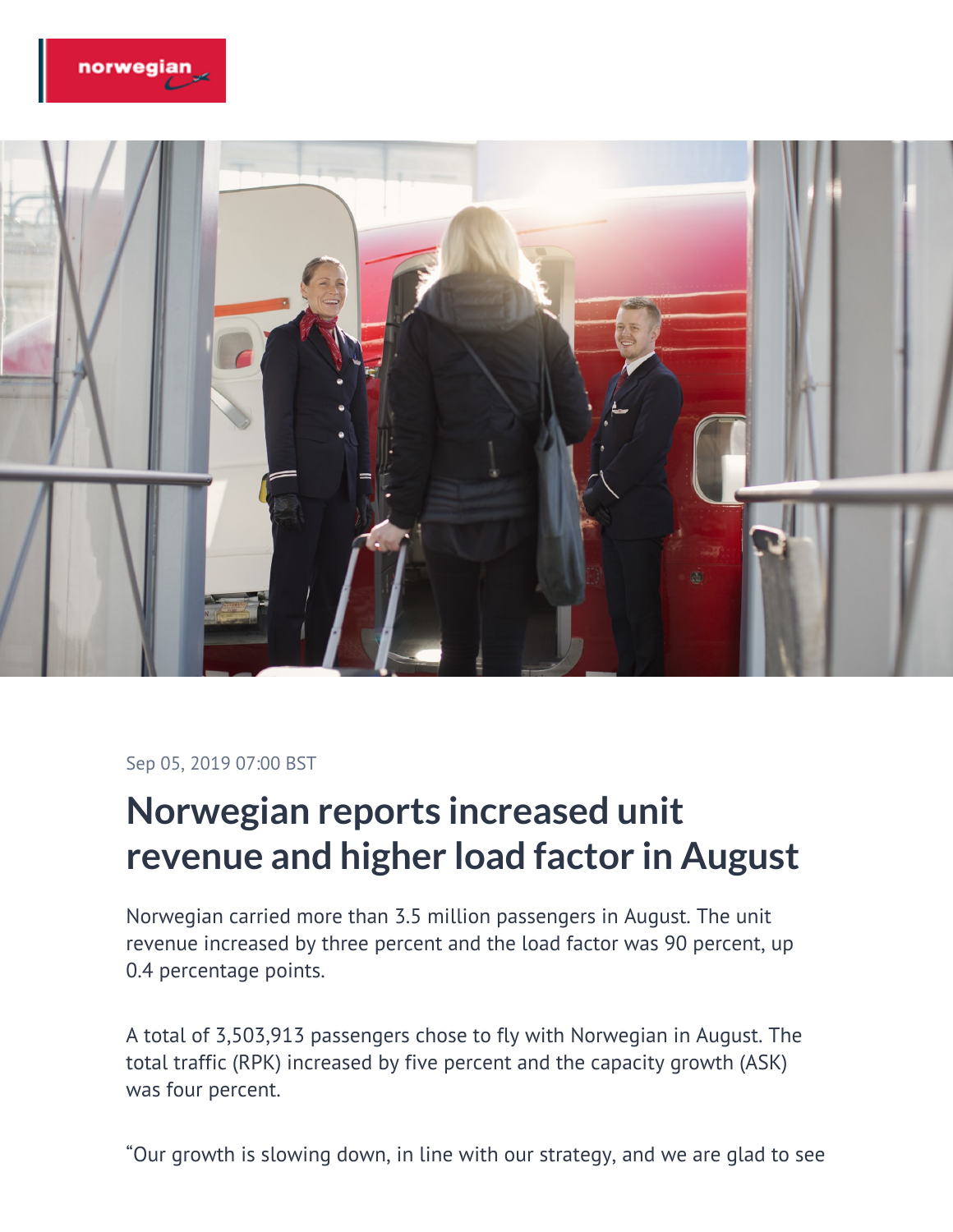an increased unit revenue this month compared to the same month last year. We are also pleased that bookings are looking solid going forward, especially on intercontinental routes and in the Nordics," said Acting CEO and CFO of Norwegian, Geir Karlsen.

The continued fleet renewal contributed to a further reduction of CO2 emissions in august from 70 to 69 grams per passenger kilometre compared to the same period last year. With an average age of 3.8 years, Norwegian has one of the world's most environmentally friendly fleets. Thanks to its new fleet, the company has reduced its per passenger emissions by 30 percent since 2008.

Norwegian operated 99.4 percent of the scheduled flights in August, whereof 76,2 percent departed on time. The company's on-time performance was impacted negatively due to general summer delays in European airspace, which was outside of Norwegian's control. The use of wetlease aircraft in August also affected the on-time performance negatively.

Please find more information in the attached traffic report.

## **Norwegian in the UK and Ireland:**

- Norwegian carries almost **6 million UK passengers each year** from London Gatwick, Edinburgh and Manchester Airports to 3**0 destinations worldwide**
- Norwegian is the **third largest airline at London Gatwick**, with 4.6 million yearly passengers, and with more than 1,500 UK-based pilots and cabin crew
- In 2014, Norwegian introduced the **UK's first low-cost, long haul flights to the U.S.** - the airline now flies to 12 U.S destinations, Buenos Aires and Rio de Janeiro from London Gatwick
- Norwegian is the only airline to offer **free inflight WiFi** on UK flights to more than 30 European destinations and 14 long-haul destinations.
- The airline has one of the **youngest aircraft fleets in the world** with an average age of 3.8 years, including next-generation Boeing 787 Dreamliner, Boeing 737 MAX and Boeing 737-800s